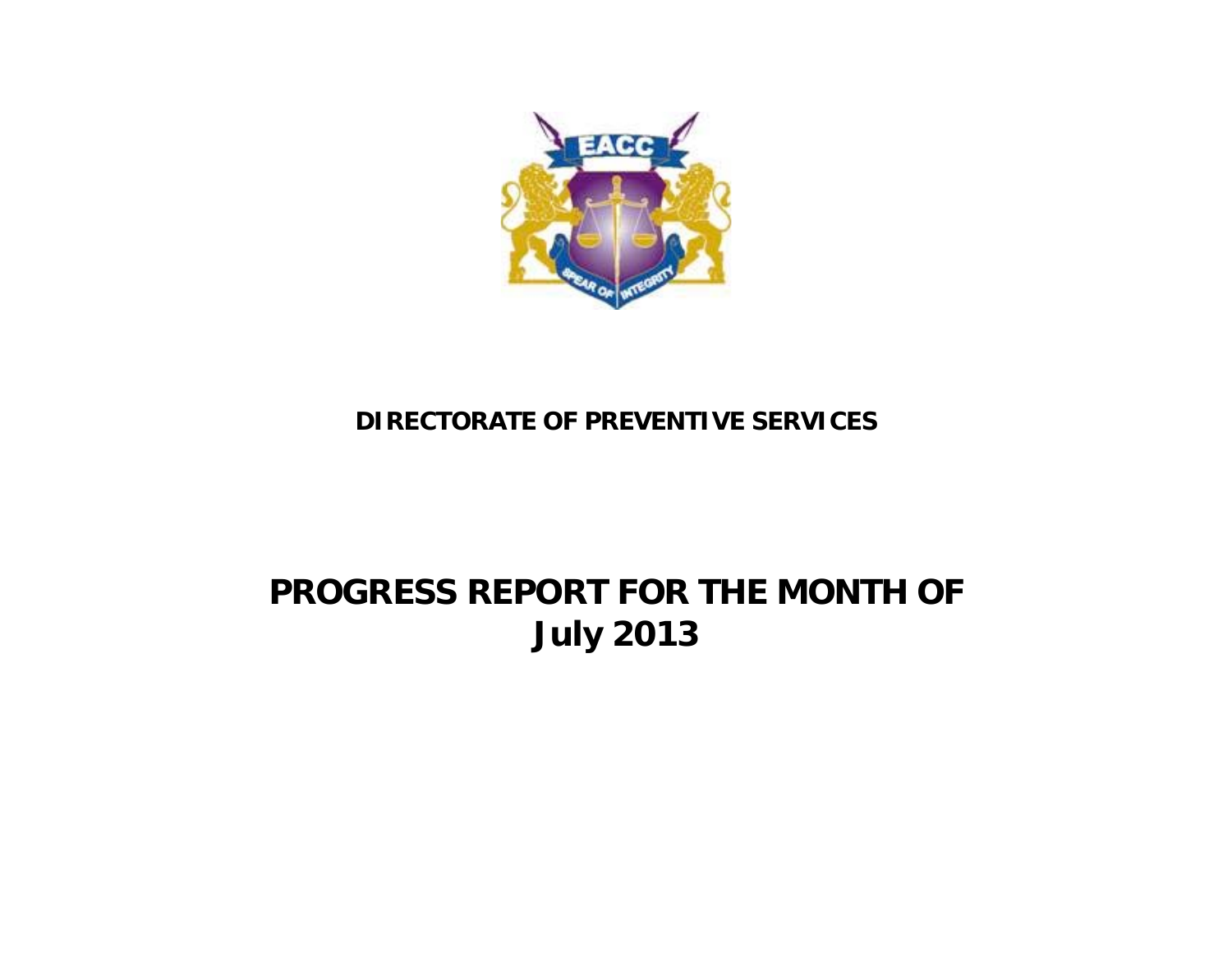| <b>Strategic</b><br>Objective                                                  | <b>Activities</b>                                              | <b>Specific</b><br>tasks/inputs/<br>sub-activities                                                      | <b>Start</b><br><b>Date</b> | <b>Expected</b><br>Completion | <b>Current</b><br>status | <b>Status Remarks</b><br>as at July 31, 2013                                                                                                                                   | <b>Responsible</b><br><b>Officer</b> |
|--------------------------------------------------------------------------------|----------------------------------------------------------------|---------------------------------------------------------------------------------------------------------|-----------------------------|-------------------------------|--------------------------|--------------------------------------------------------------------------------------------------------------------------------------------------------------------------------|--------------------------------------|
| THE KENYA INTEGRITY FORUM                                                      |                                                                |                                                                                                         |                             |                               |                          |                                                                                                                                                                                |                                      |
| Strengthen<br>partnership,<br>coalitions and<br>networks against<br>corruption | National<br>Leadership and<br>Integrity<br>Conference          | Prepare the report<br>of proceedings<br>and conference<br>resolutions and<br>circulate to<br>delegates. | June 2013                   | <b>July 2013</b>              | Complete                 | • The Secretariat<br>completed writing<br>the report and<br>resolutions.<br>•Report and<br>resolutions sent to<br>the President and<br>Deputy President<br>and all presenters. | <b>KIF</b>                           |
|                                                                                | Regional<br>Leadership and<br><b>Integrity Forums</b>          | Organize regional<br>leadership and<br>integrity forums                                                 | August<br>2013              | June 2014                     | ongoing                  | • The Secretariat has<br>prepared a proposal<br>and is being<br>discussed for<br>adaption and<br>implementation.                                                               | <b>KIF</b>                           |
|                                                                                | Sectoral NACP<br>Progress Reports<br>and Work Plan<br>Meetings | Preparation of<br><b>Sector Progress</b><br>Implementation<br>Reports<br>2011/2012                      | <b>July 2012</b>            | August 2013                   | Ongoing                  | • Finalizing the report<br>ready for publication                                                                                                                               | <b>KIF</b>                           |
|                                                                                |                                                                | <b>NACP Progress</b><br>Report, 2010 -<br>2011                                                          | 2011/2012                   | Continuous                    | Ongoing                  | • Dissemination of the<br>reports ongoing                                                                                                                                      | <b>KIF</b>                           |
|                                                                                | Review of National<br>Anti-Corruption<br>Plan                  | Review of National<br>Anti-Corruption<br>Plan                                                           | <b>July 2012</b>            | August<br>2013                | Ongoing                  | • Consultations with<br>the sectors still on-<br>qoing                                                                                                                         | <b>KIF</b>                           |
|                                                                                | Development of<br>the National<br><b>Integrity Plan</b>        | Prepare the NIP in<br>collaboration with<br>stakeholders                                                | <b>July 2013</b>            | April 2014                    | Ongoing                  | • The secretariat is<br>finalizing a<br>proposal to set up<br>the technical and<br>the Steering<br>committees                                                                  | <b>KIF</b>                           |
| <b>Other Activities</b>                                                        |                                                                |                                                                                                         |                             |                               |                          |                                                                                                                                                                                |                                      |
|                                                                                | EACC structure                                                 | Consultative/                                                                                           |                             |                               |                          | • One day forum at                                                                                                                                                             | <b>KIF</b>                           |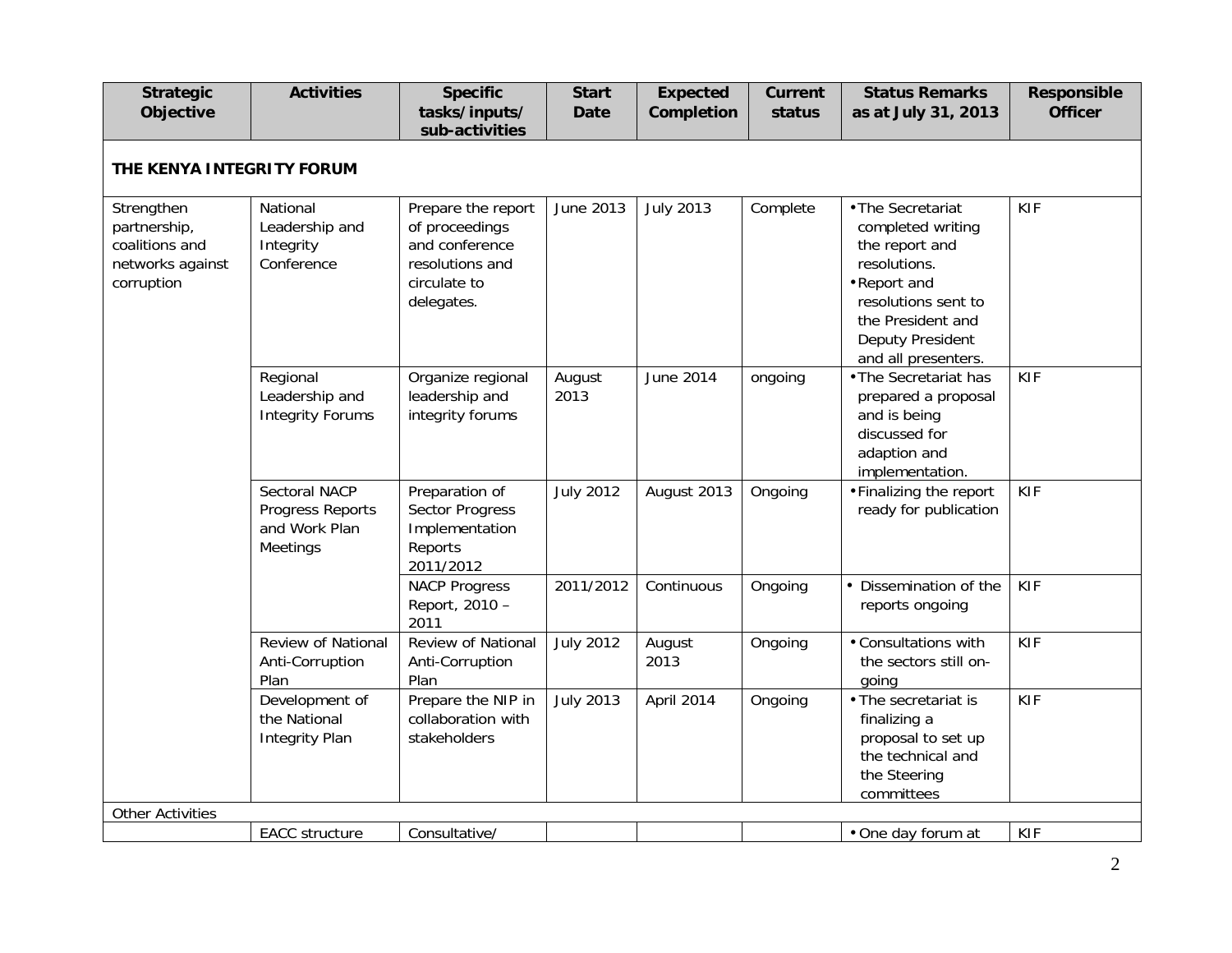| <b>Strategic</b><br>Objective | <b>Activities</b>                                        | <b>Specific</b><br>tasks/inputs/<br>sub-activities                                                                                                                                                                                                                                                                                                    | <b>Start</b><br><b>Date</b> | <b>Expected</b><br>Completion | Current<br>status | <b>Status Remarks</b><br>as at July 31, 2013                               | Responsible<br><b>Officer</b> |
|-------------------------------|----------------------------------------------------------|-------------------------------------------------------------------------------------------------------------------------------------------------------------------------------------------------------------------------------------------------------------------------------------------------------------------------------------------------------|-----------------------------|-------------------------------|-------------------|----------------------------------------------------------------------------|-------------------------------|
|                               | and job evaluation<br>exercise                           | sensitization<br>session by the Job<br><b>Evaluation Team</b>                                                                                                                                                                                                                                                                                         |                             |                               |                   | KIF and comments<br>from the meeting<br>compiled and sent<br>to the team   |                               |
|                               | <b>Corruption Risk</b><br>Mapping                        | Attended a review<br>meeting on the<br>Report of Study<br>on Corruption Risk<br>Mapping in the<br>Public Sector<br>hosted by KEPSA                                                                                                                                                                                                                    | <b>July 2013</b>            | <b>July 2014</b>              | On-going          | • Review on-going<br>with a view to<br>launch the report by<br>August 2014 | KIF                           |
|                               | Monitoring and<br><b>Evaluation Training</b><br>at AMREF | Participated in a<br>month long<br>training on<br>Monitoring and<br>Evaluation at<br>AMREF                                                                                                                                                                                                                                                            | <b>July 1013</b>            | <b>July 2013</b>              | completed         | • Draft report<br>prepared                                                 | <b>KIF</b>                    |
|                               | Hosting of various<br>forums in KIF                      | KIF hosted a one<br>day forum for Igoji<br>teachers training<br>college.<br>KIF hosted a one<br>day consultative<br>forum with the<br><b>Job Evaluation</b><br>Team.<br>KIF hosted a team<br>of EACC staff<br>appointed to<br>incorporate<br>suggestions on<br>the Commissions<br>structure<br>suggested by the<br>Job evaluation<br>Team for 4 days. |                             |                               |                   |                                                                            | <b>KIF</b>                    |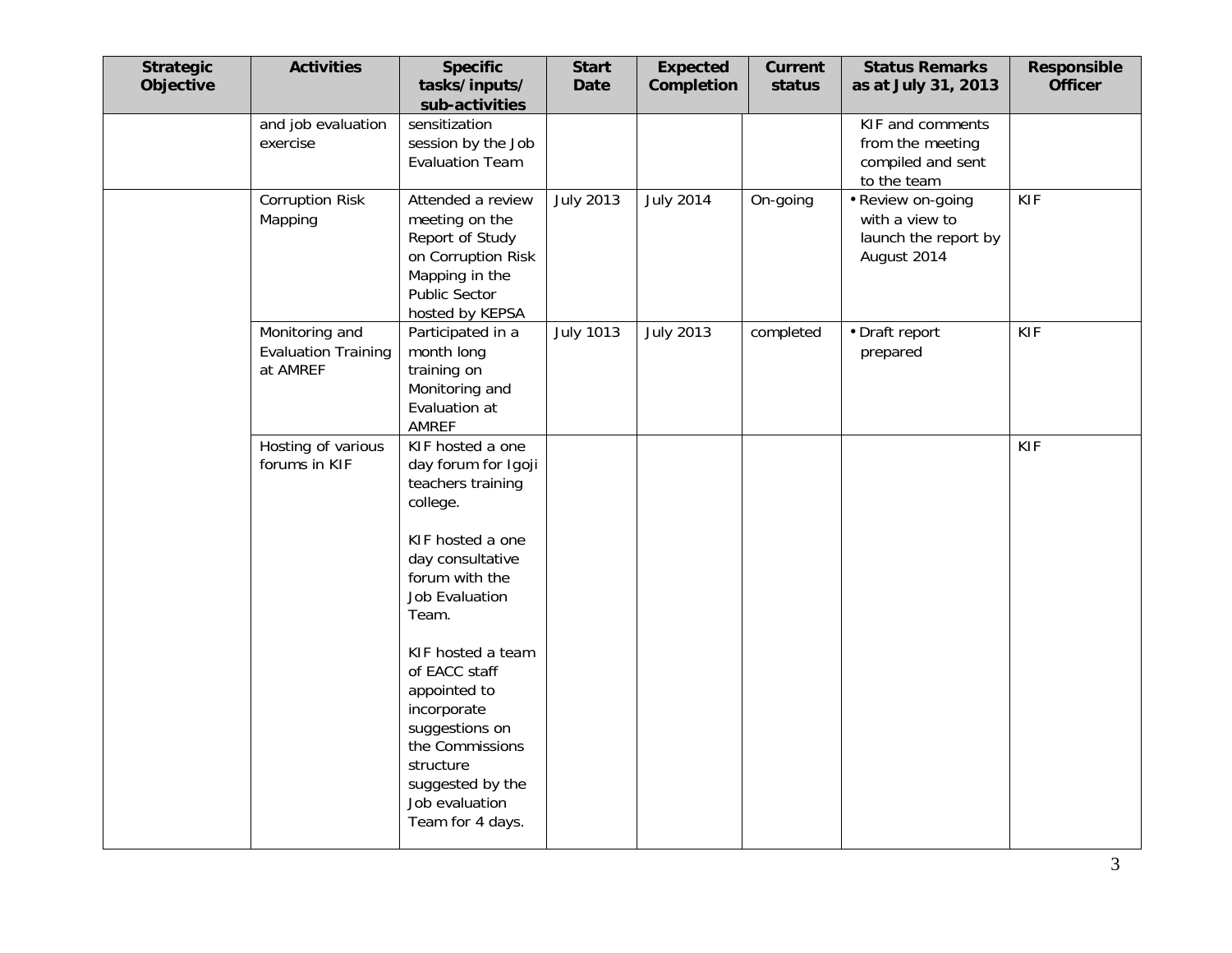| <b>Strategic</b><br>Objective                                      | <b>Activities</b>                                                           | <b>Specific</b><br>tasks/inputs/<br>sub-activities                                                                                                                                                            | <b>Start</b><br><b>Date</b> | <b>Expected</b><br>Completion | <b>Current</b><br>status                                 | <b>Status Remarks</b><br>as at July 31, 2013                                                                                                                                                                                                                                                                                                                     | <b>Responsible</b><br><b>Officer</b> |
|--------------------------------------------------------------------|-----------------------------------------------------------------------------|---------------------------------------------------------------------------------------------------------------------------------------------------------------------------------------------------------------|-----------------------------|-------------------------------|----------------------------------------------------------|------------------------------------------------------------------------------------------------------------------------------------------------------------------------------------------------------------------------------------------------------------------------------------------------------------------------------------------------------------------|--------------------------------------|
|                                                                    |                                                                             | KIF hosted a one<br>week retreat for<br>the preparation of<br>the Commissions<br>Strategic Plan.<br>KIF Hosted the<br>Team from<br>prevention<br>department to<br>finalize pending<br>examination<br>reports. |                             |                               |                                                          |                                                                                                                                                                                                                                                                                                                                                                  |                                      |
| DEPARTMENT OF PREVENTION                                           |                                                                             |                                                                                                                                                                                                               |                             |                               |                                                          |                                                                                                                                                                                                                                                                                                                                                                  |                                      |
|                                                                    | Conduct<br>examinations to<br>identify and seal<br>corruption<br>loopholes. | Finalization of the<br>Examination<br>Report into the<br>systems policies,<br>procedures and<br>practices of the<br><b>National Cereals</b><br>and Produce<br>Board (NCPB).                                   | <b>July 2013</b>            | <b>July 2013</b>              | completed                                                | • The team revised<br>the draft NCPB report<br>to incorporate<br>comments from the<br>NCPB. The final<br>report was submitted<br>to Management for<br>review and approval<br>to officially forward<br>the same to NCPB<br>after which we shall<br>engage the Board<br>with a view to<br>establishing the<br>current status of<br>implementation of<br>the report | Prevention                           |
| To reduce the<br>prevalence of<br>corruption and<br>economic crime |                                                                             | Examination into<br>the Systems,<br>Policies,<br>Procedures and<br>Practices of the<br>Kenya Institute of                                                                                                     | June 2012                   | <b>July 2013</b>              | The team<br>finalized<br>compilation<br>of the<br>Report | • The Examination<br>Report is ready for<br>submission to<br>Management                                                                                                                                                                                                                                                                                          | Prevention                           |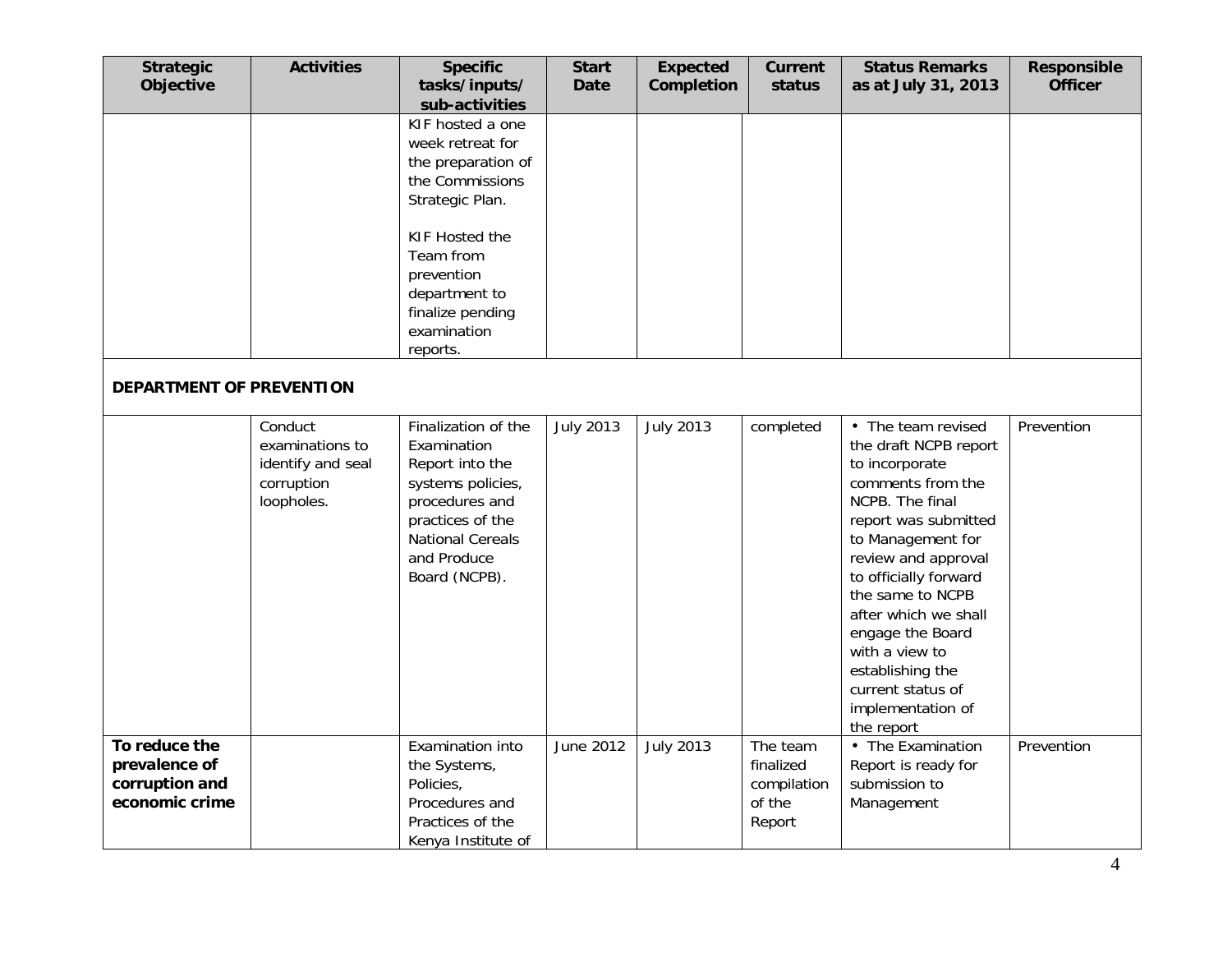| <b>Strategic</b><br>Objective               | <b>Activities</b>                                                                                                                    | <b>Specific</b><br>tasks/inputs/<br>sub-activities                                                                                                                                | <b>Start</b><br><b>Date</b> | <b>Expected</b><br>Completion | <b>Current</b><br>status                | <b>Status Remarks</b><br>as at July 31, 2013                                                                                                                                                                                       | Responsible<br><b>Officer</b> |
|---------------------------------------------|--------------------------------------------------------------------------------------------------------------------------------------|-----------------------------------------------------------------------------------------------------------------------------------------------------------------------------------|-----------------------------|-------------------------------|-----------------------------------------|------------------------------------------------------------------------------------------------------------------------------------------------------------------------------------------------------------------------------------|-------------------------------|
|                                             |                                                                                                                                      | Education.<br>Examination on<br>the disbursement<br>and utilization of<br>Free Primary<br>Education (FPE).                                                                        | October<br>2012             | <b>July 2013</b>              | Compilation<br>of report is<br>on-going | • Compilation of the<br>report is on-going.<br>The process was<br>slowed down by the<br>deployment of some<br>of the Prevention<br>officers to other<br>Directorates.                                                              | Prevention                    |
|                                             |                                                                                                                                      | Compilation of the<br>report of the<br>Preliminary<br>Assessment<br>undertaken at the<br>Mombasa Chief<br>Magistrates Court<br>to map out risk<br>areas                           | June                        | August 2013                   | On-going                                | • The draft report<br>was developed and<br>submitted to the<br>supervisor; The team<br>is revising the draft<br>report to incorporate<br>proposals/comments<br>from the supervisor                                                 | Prevention                    |
| <b>Enhance</b><br>strategic<br>partnerships | Coordinate<br>implementation of<br>the anti-corruption<br>provisions under<br>the Performance<br>Contracts in public<br>institutions | Analysis of<br>quarterly Reports<br>& Provision<br>Advisory to public<br>institutions on<br>development of<br>Corruption<br><b>Prevention Plans</b><br>for public<br>institutions | <b>July 2012</b>            | June 2013                     | On-going                                | • During the month<br>under review, the<br>department:<br>• Provided advisory<br>to 17 public<br>institutions on<br>corruption Prevention<br>• corruption risk<br>mapping;<br>• Development of<br>Corruption<br>prevention Plans;. | Prevention                    |
|                                             |                                                                                                                                      | Review of the<br>Performance<br>Contracts<br>guidelines for the                                                                                                                   | <b>July 2013</b>            | August 2013                   | On-going                                | • Conference held;<br>and conference<br>report finalized<br>• Proposed draft                                                                                                                                                       | Prevention                    |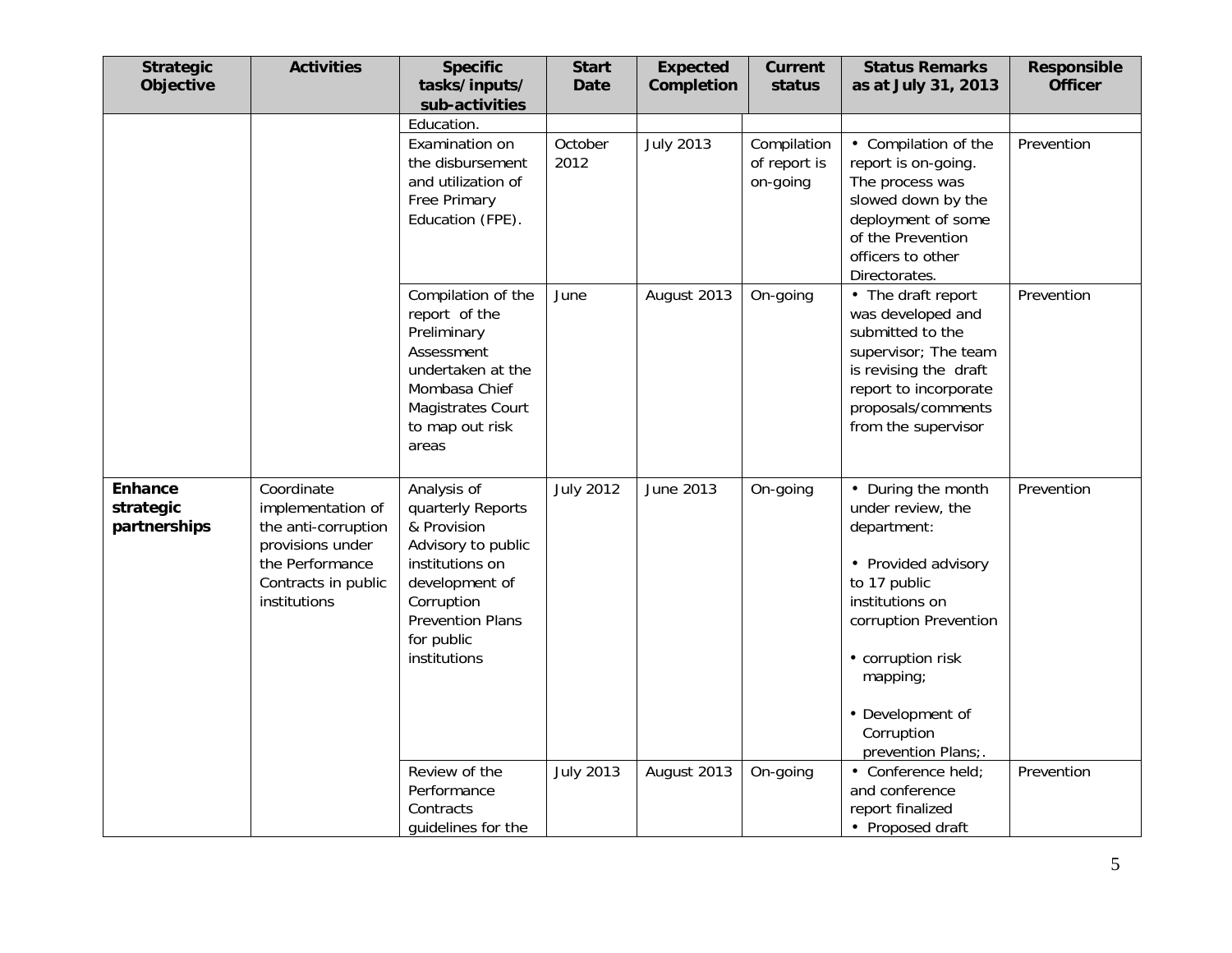| <b>Strategic</b><br>Objective | <b>Activities</b> | <b>Specific</b><br>tasks/inputs/<br>sub-activities                                                                                                                                                                                       | <b>Start</b><br><b>Date</b> | <b>Expected</b><br>Completion | <b>Current</b><br>status | <b>Status Remarks</b><br>as at July 31, 2013                                                                                                                                                                                                                                                                                                                                                           | Responsible<br><b>Officer</b> |
|-------------------------------|-------------------|------------------------------------------------------------------------------------------------------------------------------------------------------------------------------------------------------------------------------------------|-----------------------------|-------------------------------|--------------------------|--------------------------------------------------------------------------------------------------------------------------------------------------------------------------------------------------------------------------------------------------------------------------------------------------------------------------------------------------------------------------------------------------------|-------------------------------|
|                               |                   | FY 2013/14 and<br>participation at the<br>3 annual<br>Stakeholder<br>conference                                                                                                                                                          |                             |                               |                          | guidelines for<br>2013/14 developed                                                                                                                                                                                                                                                                                                                                                                    |                               |
|                               |                   | Review of<br>guidelines for<br>preparing Code of<br>Conduct and Anti-<br><b>Corruption Policy</b><br>(ACP) Framework<br>Guide to align<br>then with the<br>Constitution; the<br>EACC Act and the<br>Leadership and<br>Integrity Act 2102 | <b>July 2013</b>            | August 2013                   | On-going                 | $\overline{\bullet}$ The 1 <sup>st</sup> draft CoC<br>guidelines have been<br>developed<br>• Review of the ACP<br>guidelines is ongoing<br>• Public institutions<br>are required to<br>develop/revise their<br>CoCs and Anti-<br>Corruption Policies,<br>and align them to the<br>relevant statutes. The<br>two guidelines will be<br>posted on the<br>website for reference<br>by public institutions | Prevention                    |
|                               |                   | Review of the<br>Code of Conduct<br>and Anti-<br><b>Corruption Policy</b><br>for the National<br>Social Security<br>Fund (NSSF) - 26 <sup>th</sup><br>July                                                                               |                             | $5th$ August                  | On-going                 | • The Department is<br>reviewing the two<br>documents. The<br>Commission advised<br>NSSF to revise their<br>Code of Conduct and<br><b>Anti-Corruption Policy</b><br>and align them to the<br>relevant statues.<br>NSSF will be required<br>to develop an<br>implementation plan<br>for the Anti-<br>Corruption Policy and<br>submit to the EACC                                                        | Prevention                    |
|                               |                   | Advisory on                                                                                                                                                                                                                              | July 3rd                    | $4th$ July 2013               | On-going                 | • The Commission                                                                                                                                                                                                                                                                                                                                                                                       | Prevention                    |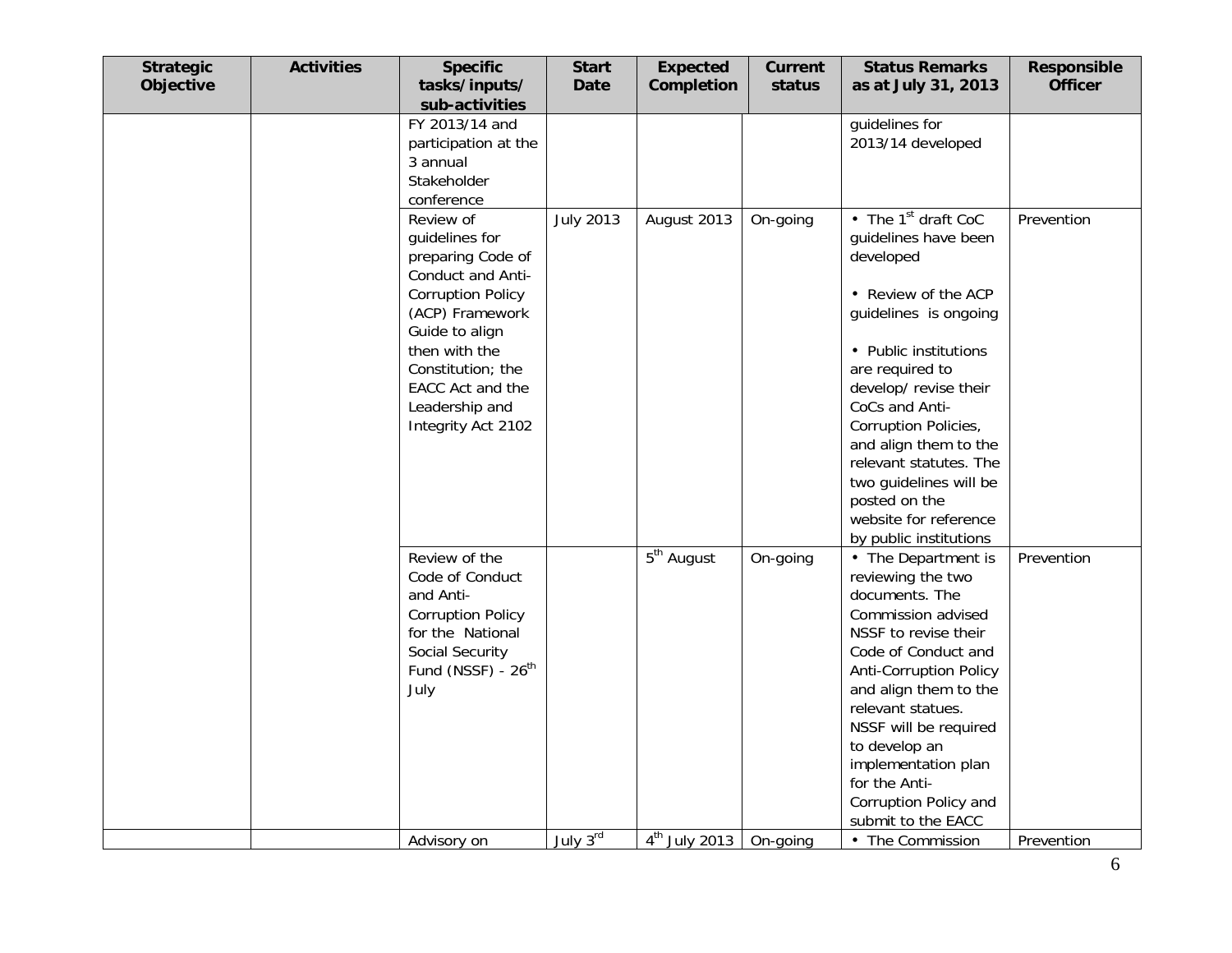| <b>Strategic</b><br>Objective | <b>Activities</b>                                             | <b>Specific</b><br>tasks/inputs/                                                                                                                                    | <b>Start</b><br><b>Date</b> | <b>Expected</b><br>Completion | <b>Current</b><br>status | <b>Status Remarks</b><br>as at July 31, 2013                                                                                                                                                                                                                                                                                            | Responsible<br><b>Officer</b> |
|-------------------------------|---------------------------------------------------------------|---------------------------------------------------------------------------------------------------------------------------------------------------------------------|-----------------------------|-------------------------------|--------------------------|-----------------------------------------------------------------------------------------------------------------------------------------------------------------------------------------------------------------------------------------------------------------------------------------------------------------------------------------|-------------------------------|
|                               |                                                               | sub-activities                                                                                                                                                      |                             |                               |                          |                                                                                                                                                                                                                                                                                                                                         |                               |
|                               |                                                               | Corruption<br>Prevention<br>Strategies- for the<br>REDD+ (Reducing<br>Emissions from<br>Deforestation and<br>Forest<br>Degradation)<br>Kenya Strategy<br>programme. |                             |                               |                          | through the DOP has<br>been providing<br>advisory on<br>corruption prevention<br>to $REDD +$<br>programme which is<br>an initiative under the<br>Climate Change,<br>coordinated by the<br>Ministry off<br>Environment &<br><b>Natural Resources</b>                                                                                     |                               |
|                               | Partnership with<br>the National<br>Construction<br>Authority | A meeting was<br>held between<br><b>EACC &amp; National</b><br>Construction<br>Authority;<br>Draft proposals on<br>areas of<br>collaboration<br>developed           | June 2013                   |                               | On-going                 | • The meeting<br>proposed areas of<br>collaborations<br>• A Technical team<br>comprised of officers<br>from NCA and EACC<br>was formed to further<br>develop the proposals<br>and implementation<br>modalities                                                                                                                          | Prevention                    |
|                               | Partnership<br>programmes with<br>the Private Sector          | Development of<br>the National<br><b>Integrity Pact</b><br>between the KAM;<br><b>KEPSA</b> members<br>and public sector                                            | June 2013                   | Aug 2013                      | On-going                 | • A draft Integrity<br>pact was developed.<br>EACC, KAM & KEPSA<br>will review the<br>document before it is<br>submitted to the<br>respective agencies<br>for further<br>comments/inputs.<br>• members expect<br>the pact to be ready<br>for singing in the 2 <sup>nd</sup><br>quarter of the FY<br>• Planning of<br>awareness creation | Prevention                    |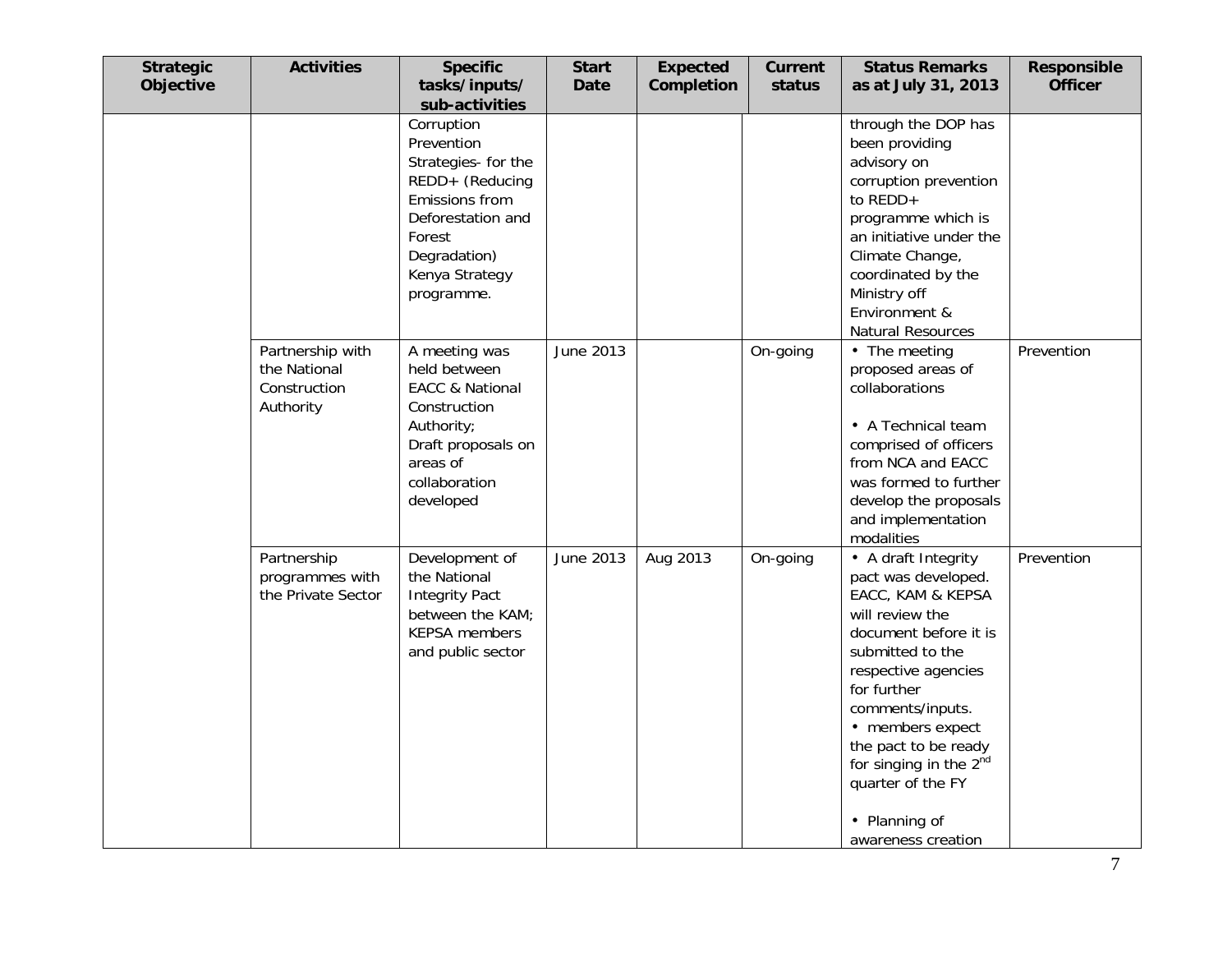| <b>Strategic</b><br>Objective                                                                                          | <b>Activities</b>                                                                     | <b>Specific</b><br>tasks/inputs/<br>sub-activities                                                                                        | <b>Start</b><br><b>Date</b>       | <b>Expected</b><br>Completion | <b>Current</b><br>status | <b>Status Remarks</b><br>as at July 31, 2013                                                                                                                                                                                                                                          | <b>Responsible</b><br><b>Officer</b> |
|------------------------------------------------------------------------------------------------------------------------|---------------------------------------------------------------------------------------|-------------------------------------------------------------------------------------------------------------------------------------------|-----------------------------------|-------------------------------|--------------------------|---------------------------------------------------------------------------------------------------------------------------------------------------------------------------------------------------------------------------------------------------------------------------------------|--------------------------------------|
|                                                                                                                        |                                                                                       |                                                                                                                                           |                                   |                               |                          | among the<br>KAM/KEPSA                                                                                                                                                                                                                                                                |                                      |
| <b>Enhance</b><br>Capacity of<br>institutions to<br>enable them<br>implement<br>corruption<br>prevention<br>strategies | <b>Conduct Capacity</b><br>building<br>programmes in<br>public sector<br>institutions | Corruption risk<br>management<br>programme for<br>Sports Stadia<br>Management<br>Board                                                    | $\overline{9^{th}}$ July,<br>2013 | $9th$ July,<br>2013           | Completed                | • 16 Senior<br>Managers of the<br>Sports Stadia<br>Management Board<br>attended the<br>programme. The<br>institution is required<br>to undertake a<br>corruption risk<br>assessment and<br>develop a<br>management report<br>and submit to EACC                                       |                                      |
|                                                                                                                        |                                                                                       | Corruption risk<br>management<br>programme for<br>Machakos<br><b>University College</b>                                                   | 16 <sup>th</sup> July<br>2013     | $16th$ July<br>2013           | Completed                | • The programme<br>was attended by the<br>CEO and 28 HODs;<br>the programme<br>covered corruption<br>risk assessment and<br>management. The<br>institution is required<br>to undertake a<br>corruption risk<br>assessment and<br>develop a<br>management report<br>and submit to EACC | Prevention                           |
|                                                                                                                        |                                                                                       | Organized for<br>certificates for 342<br>officers trained as<br>Integrity<br><b>Assurance Officers</b><br>from January -<br>May 2012/2013 | <b>July 2013</b>                  | <b>July 2013</b>              | completed                | • The certificates are<br>ready and plans are<br>underway to<br>distribute the<br>certificates to<br>respective institutions                                                                                                                                                          | Prevention                           |
|                                                                                                                        | Support to other<br>functional<br>areas                                               | Development of<br>strategic Plan<br>2013-2017                                                                                             | <b>July 2013</b>                  | <b>July 2013</b>              | On-going                 | • Draft SP developed                                                                                                                                                                                                                                                                  | Prevention                           |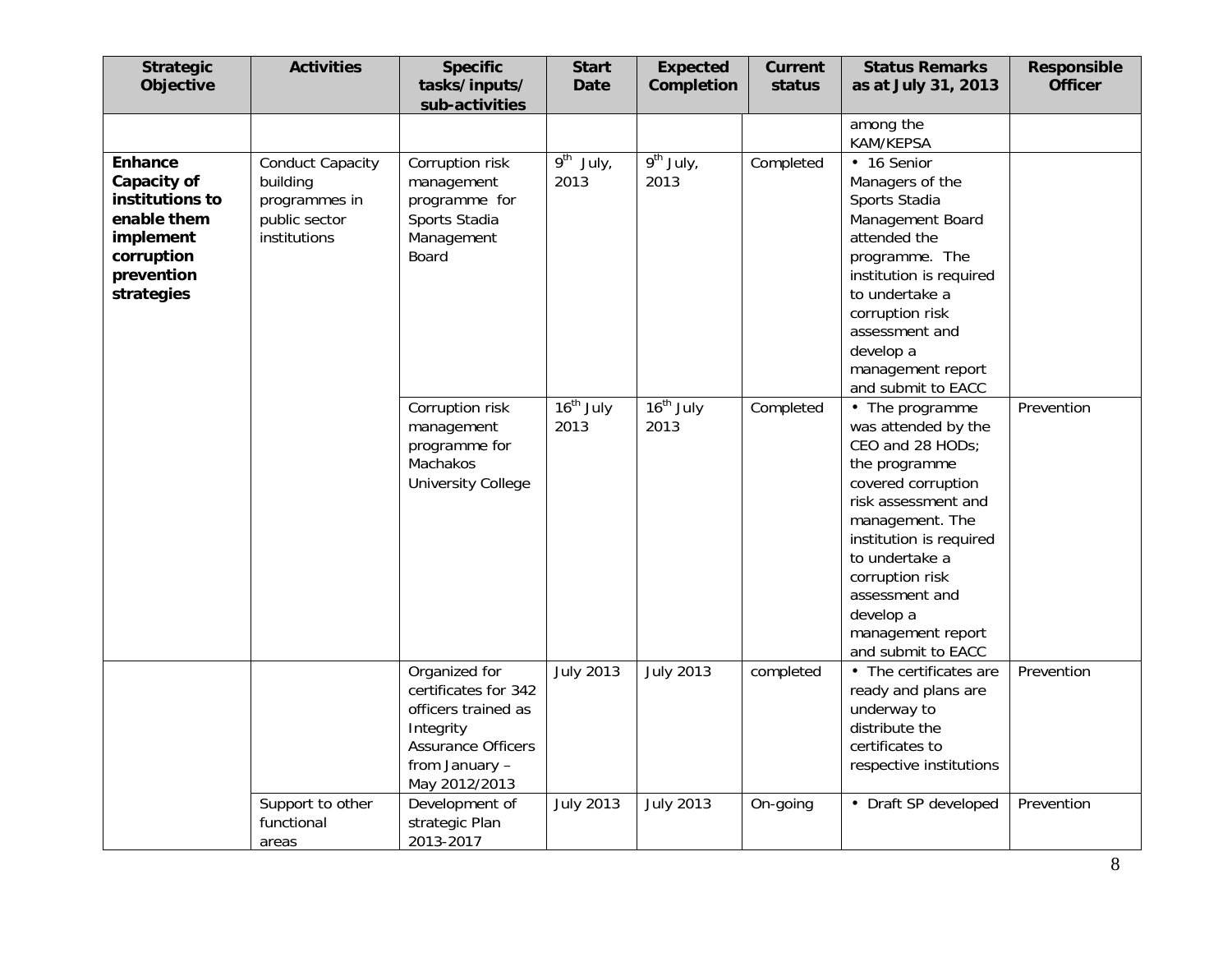| <b>Strategic</b><br>Objective | <b>Activities</b> | <b>Specific</b><br>tasks/inputs/<br>sub-activities                                                                                                                                                      | <b>Start</b><br><b>Date</b> | <b>Expected</b><br>Completion | <b>Current</b><br>status     | <b>Status Remarks</b><br>as at July 31, 2013                                                                                                                      | Responsible<br><b>Officer</b> |
|-------------------------------|-------------------|---------------------------------------------------------------------------------------------------------------------------------------------------------------------------------------------------------|-----------------------------|-------------------------------|------------------------------|-------------------------------------------------------------------------------------------------------------------------------------------------------------------|-------------------------------|
|                               |                   | Participation at the<br><b>Strategic Planning</b><br>workshop                                                                                                                                           |                             |                               |                              |                                                                                                                                                                   |                               |
|                               |                   | Preparation<br>of the<br>Departmental<br>2012/13 annual<br>report                                                                                                                                       | <b>July 2013</b>            | <b>July 2013</b>              | Completed                    | • The DOP annual<br>report was forwarded<br>to the Coordinator PS<br>and the Annual report<br>Committee.                                                          | Prevention                    |
|                               |                   | Participation in the<br>meeting with<br>Transparency<br>International to<br>deliberate on the<br>amendments to<br>EACC Act 2011<br>and Review of the<br>Public<br>Procurement and<br>Disposal Act 2005. | <b>July 2013</b>            | <b>July 2013</b>              | On-going                     | • TI proposed a<br>number of<br>amendments to the<br>two Acts. CEO to<br>appoint a technical<br>team to deliberate on<br>TIs proposals                            | Prevention                    |
|                               |                   | Participation in the<br>short listing<br>exercise for<br><b>External applicants</b><br>A report on the<br>recommended<br>applicants was<br>submitted to<br>management for<br>consideration              | <b>July 2013</b>            | <b>July 2013</b>              | Completed                    | • The feedback from<br>Management was<br>given and the short<br>listing team<br>addressed all the<br>issues raised in the<br>report.                              | Prevention                    |
|                               |                   | Organized and<br>participated in the<br><b>ASK Nakuru</b><br>National Show                                                                                                                              | <b>July 2013</b>            | <b>July 2013</b>              | Programme<br>implemente<br>d | • The show provided<br>the Commission with<br>an opportunity to<br>create awareness on<br>the mandate of the<br>EACC;<br>Compilation of the<br>report is on-going | Prevention                    |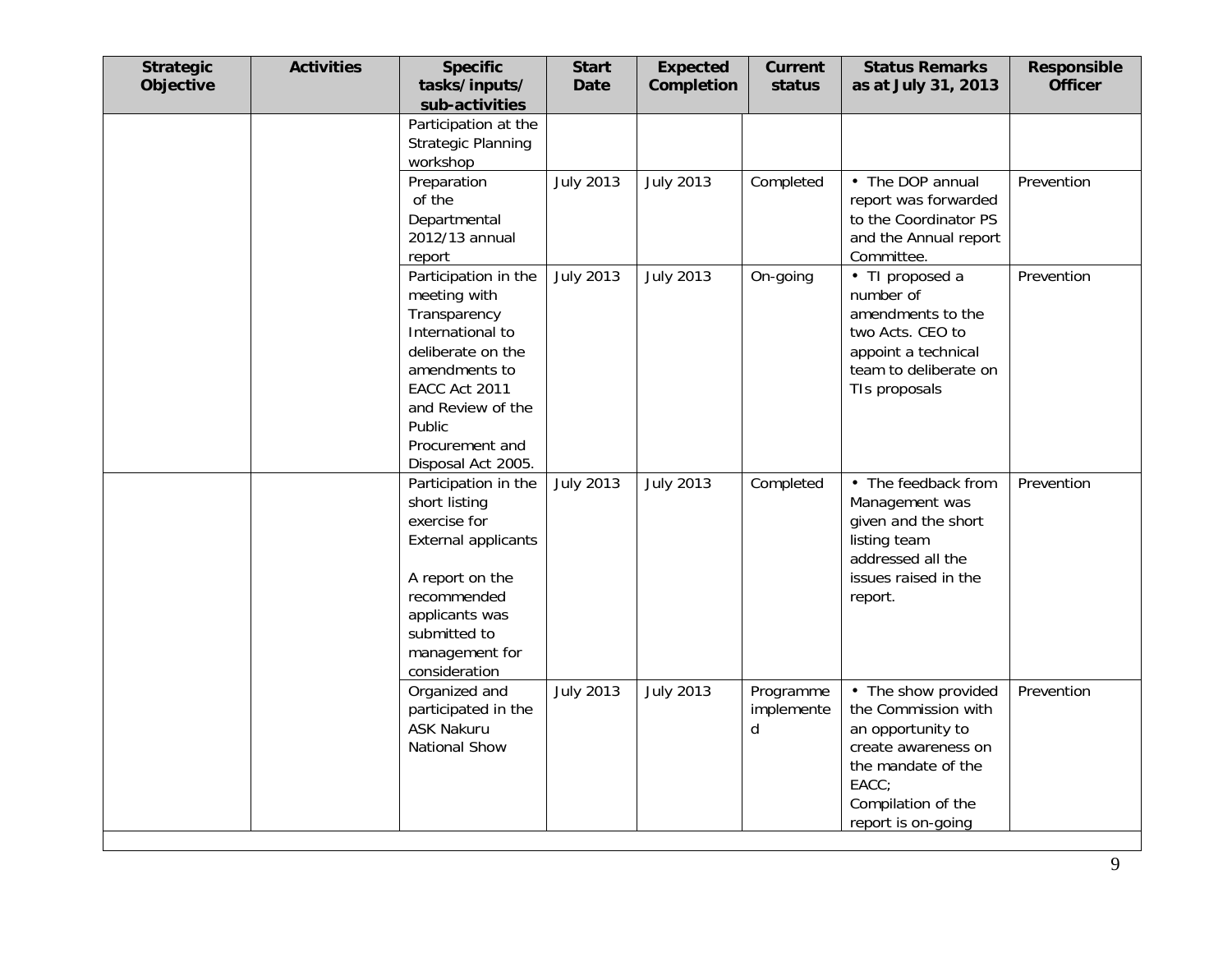| <b>Strategic</b><br>Objective                                                                            | <b>Activities</b>                                                                                          | <b>Specific</b><br>tasks/inputs/<br>sub-activities                                                                                                                                                                                                                                                                                                                                                                 | <b>Start</b><br><b>Date</b>        | <b>Expected</b><br>Completion         | <b>Current</b><br>status | <b>Status Remarks</b><br>as at July 31, 2013                                                                                   | Responsible<br><b>Officer</b> |
|----------------------------------------------------------------------------------------------------------|------------------------------------------------------------------------------------------------------------|--------------------------------------------------------------------------------------------------------------------------------------------------------------------------------------------------------------------------------------------------------------------------------------------------------------------------------------------------------------------------------------------------------------------|------------------------------------|---------------------------------------|--------------------------|--------------------------------------------------------------------------------------------------------------------------------|-------------------------------|
| DEPARTMENT OF EDUCATION                                                                                  |                                                                                                            |                                                                                                                                                                                                                                                                                                                                                                                                                    |                                    |                                       |                          |                                                                                                                                |                               |
| Intensify anti-<br>corruption,<br>public education<br>and awareness.                                     | Develop Relevant<br><b>IEC Materials</b>                                                                   | Wrote a proposal<br>for approval to<br>develop IEC<br>Materials:<br>$\cdot$ 10,000 copies of<br>Simplified Anti-<br>Corruption and<br><b>Economic Crimes</b><br>Act,<br>$\cdot$ 7,000 copies of<br>Simplified POEA,<br>$\cdot$ 10,000 copies of<br>Anticorruption<br>Study Guides,<br>$\cdot$ 50,000 ten types<br>of assorted A2<br>size posters,<br>• 1500 Polo T-<br>shirts,<br>$\cdot$ 700 caps<br>• 5 Banners. | July                               | September,<br>2013                    | Ongoing                  | • A proposal to<br>develop relevant IEC<br>Materials has been<br>approved and awaits<br>necessary<br>procurement<br>processes. | Education                     |
|                                                                                                          | Participate in<br><b>Agricultural Shows</b><br>of Kenya (ASK)                                              | Wrote a proposal<br>for approval to<br>participate in<br>Mombasa ASK<br>show has been<br>developed                                                                                                                                                                                                                                                                                                                 | July, 2013                         | 2 <sup>nd</sup><br>September,<br>2013 | Ongoing                  | • A proposal has<br>been developed<br>approval is being<br>sought to enable<br>implementation of<br>this activity.             | Education                     |
| Promote ethics,<br>integrity and<br>corruption<br>intolerance in<br>public, private<br>and civil society | Mainstream anti-<br>corruption, ethics<br>and integrity in<br>public, private and<br>civil society sectors | Sensitize<br>management and<br>staff of the<br>National Irrigation<br>Board                                                                                                                                                                                                                                                                                                                                        | $\overline{17^{th}}$ July,<br>2013 | $18^{th}$ July,<br>20134              | Completed                | • 40 members were<br>trained                                                                                                   | Education                     |
| sectors                                                                                                  | Sensitization at<br>National Drought<br>Management                                                         | Sensitize NDMA<br>staff in Nairobi &<br>Nanyuki on                                                                                                                                                                                                                                                                                                                                                                 | June 2013                          | 4 <sup>th</sup><br><b>July2013</b>    | Completed                | • Trained members<br>of staff of National<br>Drought Management                                                                | Education                     |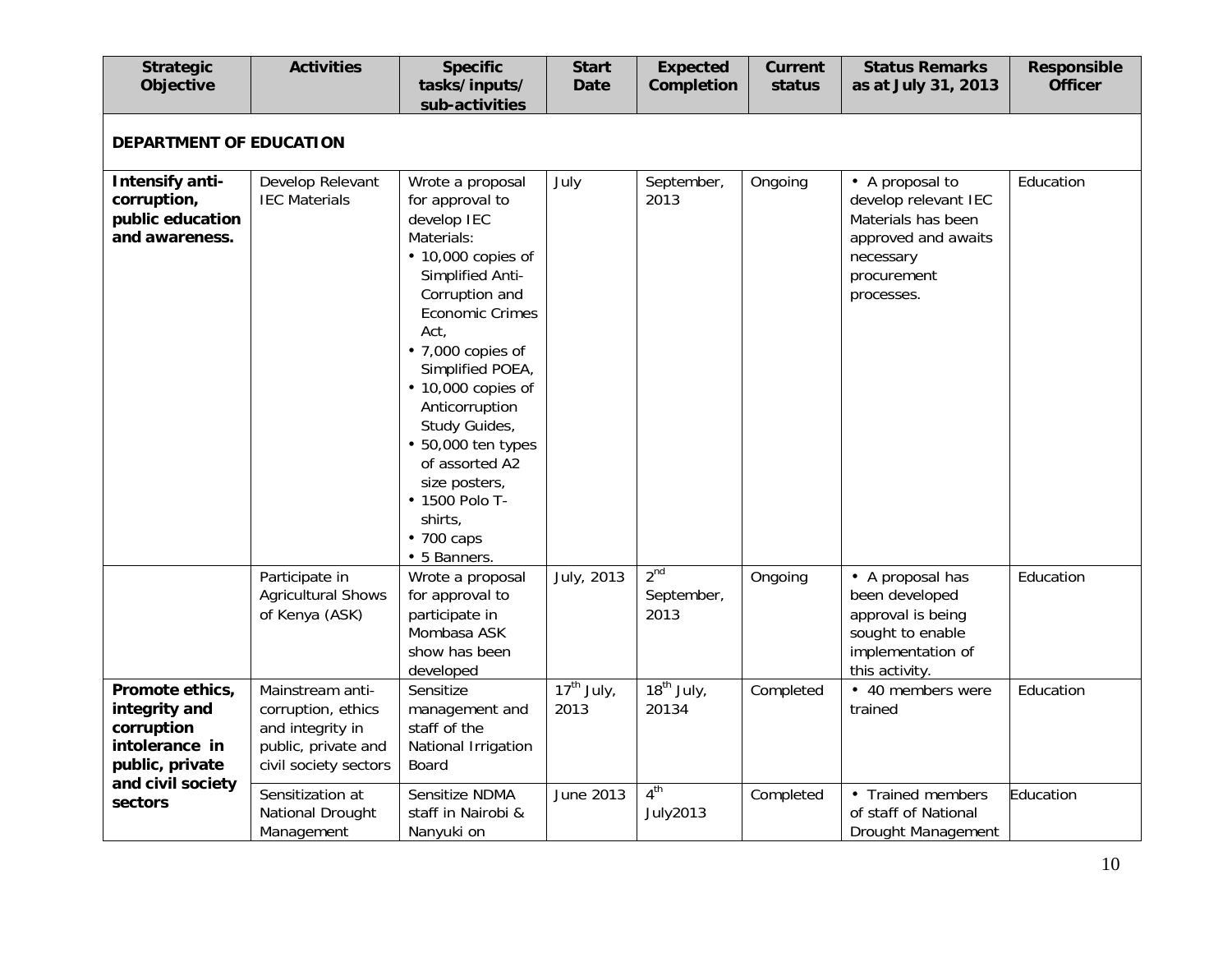| <b>Strategic</b><br>Objective | <b>Activities</b>                                                                                    | <b>Specific</b><br>tasks/inputs/<br>sub-activities                                                                                       | <b>Start</b><br><b>Date</b> | <b>Expected</b><br>Completion | <b>Current</b><br>status | <b>Status Remarks</b><br>as at July 31, 2013                                                                                                                                                                                                                       | Responsible<br><b>Officer</b> |
|-------------------------------|------------------------------------------------------------------------------------------------------|------------------------------------------------------------------------------------------------------------------------------------------|-----------------------------|-------------------------------|--------------------------|--------------------------------------------------------------------------------------------------------------------------------------------------------------------------------------------------------------------------------------------------------------------|-------------------------------|
|                               | Authority                                                                                            | workplace ethics,<br>integrity and good<br>governance.                                                                                   |                             |                               |                          | Authority                                                                                                                                                                                                                                                          |                               |
|                               |                                                                                                      | Develop capacity<br>of County Public<br>Officers to<br>promote good<br>governance and<br>integrity in the<br>County<br>Governments       | <b>July 2013</b>            | June 2014                     | On-going                 | • Planning for<br>implementation of<br>the activity was<br>underway. Held a<br>meeting and<br>allocated tasks<br>among the team<br>members.                                                                                                                        | Education                     |
|                               | Train professionals<br>with their affiliate<br>umbrella<br>institutions                              | Planning for the<br>FIDA workshop<br>scheduled for<br>September 2013                                                                     | <b>July 2013</b>            | <b>July 2013</b>              | Ongoing                  | • Developing<br>proposal                                                                                                                                                                                                                                           | Education                     |
|                               | Develop Faith<br>Sector Anti-<br>Corruption<br>Programme<br>working with<br>umbrella<br>institutions | Planning for the<br><b>Training Workshop</b><br>of pastors and<br>elders of SDA<br>church schedule<br>for September<br>2013              | <b>July 2013</b>            | <b>July 2013</b>              | Ongoing                  | • Proposal for this<br>activity being<br>developed.                                                                                                                                                                                                                | Education                     |
|                               | Develop an<br><b>Integrity Award</b><br>Scheme                                                       | Plans underway<br>for consultative<br>and benchmarking<br>meetings                                                                       | <b>July 2013</b>            | <b>July 2013</b>              | Ongoing                  | • Benchmarking<br>stage                                                                                                                                                                                                                                            | Education                     |
|                               |                                                                                                      | Undertook<br>logistical<br>arrangements for<br>a visit by Integrity<br>Club Members of<br>Egoji Teachers<br>College to the<br>Commission | $12^{th}$ July<br>2013      | $12^{th}$ July<br>2013        | Completed                | • 65 Integrity Club<br>members from Egoji<br><b>Teachers College</b><br>were hosted by the<br>Commission at the<br>Kenya Integrity<br>Forum. They were<br>sensitized on anti-<br>corruption, ethics,<br>integrity and good<br>governance.<br>Commissioner Prof. J. | Education                     |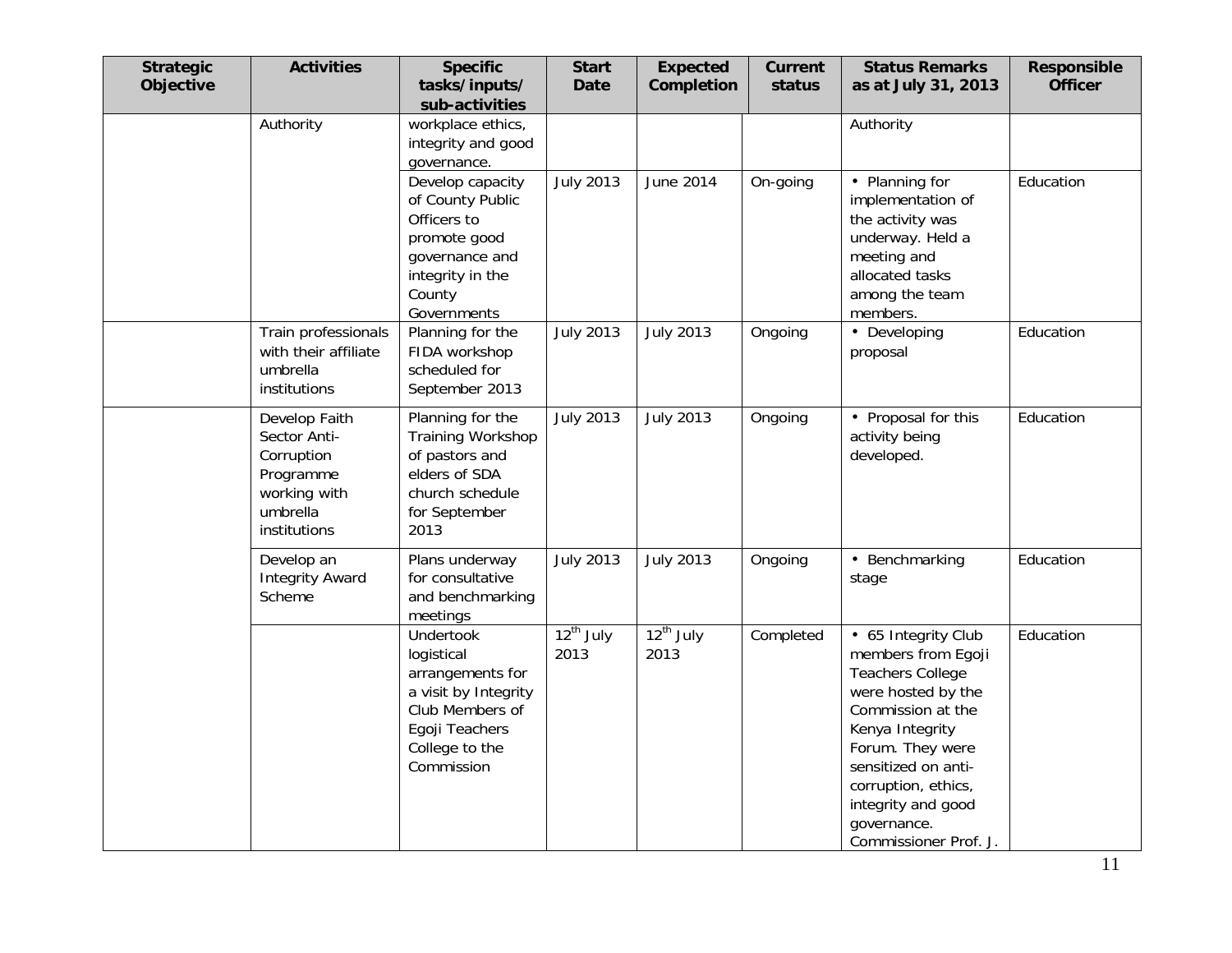| <b>Strategic</b><br><b>Objective</b> | <b>Activities</b> | <b>Specific</b><br>tasks/inputs/<br>sub-activities                                                                                                                                                                                                             | <b>Start</b><br><b>Date</b> | <b>Expected</b><br>Completion | <b>Current</b><br>status | <b>Status Remarks</b><br>as at July 31, 2013                                                                                                                                                                                                                   | Responsible<br><b>Officer</b> |
|--------------------------------------|-------------------|----------------------------------------------------------------------------------------------------------------------------------------------------------------------------------------------------------------------------------------------------------------|-----------------------------|-------------------------------|--------------------------|----------------------------------------------------------------------------------------------------------------------------------------------------------------------------------------------------------------------------------------------------------------|-------------------------------|
|                                      |                   |                                                                                                                                                                                                                                                                |                             |                               |                          | Onsongo was present<br>to welcome them.                                                                                                                                                                                                                        |                               |
|                                      |                   | Preparation to<br>host visitors from<br>Trees for Peace<br>Network to the<br>Commission to<br>enhance<br>partnership in the<br>fight against<br>corruption.                                                                                                    | $16^{th}$ July,<br>2013     | $16^{th}$ July,<br>2013       | Completed                | • The Department<br>hosted and sensitized<br>16 participants from<br>Trees for Peace<br>Network, who visited<br>the Commission.                                                                                                                                | Education                     |
|                                      |                   | Wrote proposal<br>and draft letters<br>for implementing<br>school outreach<br>clinics in<br>Bungoma, Busia,<br>Kericho and Uasin<br>Gishu counties.                                                                                                            | $22^{nd}$<br>July<br>2013   | June 2014                     | On-going                 | • The proposal and<br>Letters for schools<br>outreach programme<br>have been drafted<br>and are at the<br>Divisional approval<br>stage.                                                                                                                        | Education                     |
|                                      |                   | Sensitize new<br>recruits of<br>National Drought<br>Management<br>Authority (NMDA)<br>on ethics, anti-<br>corruption and<br>integrity.                                                                                                                         | $2nd$ July<br>2013.         | $2nd$ July<br>2013.           | Completed                | • The Department<br>sensitized 50 officers<br>from the National<br>Drought Management<br>Authority (NMDA) at<br>Laico Regency.                                                                                                                                 | Education                     |
|                                      |                   | Wrote proposal for<br>approval to<br>procure trophies,<br>hold Consultative<br>meetings with<br>officials of<br><b>National Music</b><br>Festival, in<br>preparation for the<br>2013 Festivals in<br>Nakuru scheduled<br>for $5^{th}$ -15 <sup>th</sup> August | $12^{th}$ July<br>2013      | $15th$ August<br>2013         | On-going                 | • The Department<br>held consultative<br>meetings with<br>officials of National<br>Music Festival and<br>agreed on terms of<br>partnerships during<br>the Festivals.<br>Proposal for the<br>activity was approved<br>and quotations have<br>been received from | Education                     |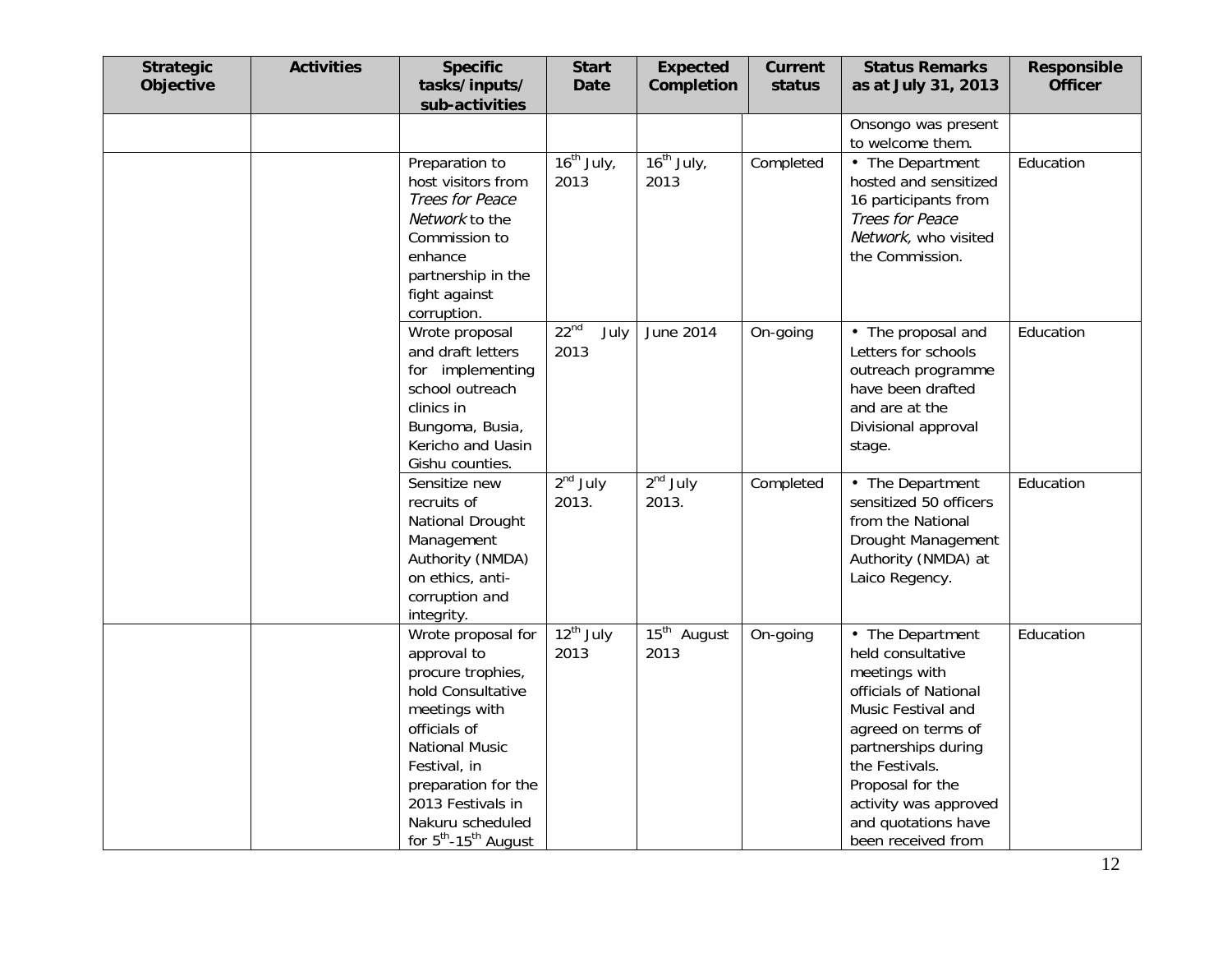| <b>Strategic</b><br>Objective | <b>Activities</b>                                                                            | <b>Specific</b><br>tasks/inputs/<br>sub-activities                                                                                                                                                                                                          | <b>Start</b><br><b>Date</b>      | <b>Expected</b><br>Completion | <b>Current</b><br>status | <b>Status Remarks</b><br>as at July 31, 2013                                                                                                                                                                                                                                  | <b>Responsible</b><br><b>Officer</b> |
|-------------------------------|----------------------------------------------------------------------------------------------|-------------------------------------------------------------------------------------------------------------------------------------------------------------------------------------------------------------------------------------------------------------|----------------------------------|-------------------------------|--------------------------|-------------------------------------------------------------------------------------------------------------------------------------------------------------------------------------------------------------------------------------------------------------------------------|--------------------------------------|
|                               |                                                                                              | 2013                                                                                                                                                                                                                                                        |                                  |                               |                          | various trophy<br>suppliers. Two<br>officers will represent<br>the Commission at<br>the event. The<br>Secretary/Chief<br><b>Executive Officer is</b><br>invited to the Gala<br>which is the grand<br>finale of the Festival<br>with presentations at<br>State House, Nairobi. |                                      |
|                               |                                                                                              | Sensitizing officers<br>from the<br>Competition<br>Authority of Kenya<br>on anti-corruption,<br>ethics and<br>integrity.                                                                                                                                    | 29 <sup>th</sup> July<br>2013    | 30 <sup>th</sup> July<br>2013 | Completed                | • The Department<br>sensitized 20<br>participants from the<br><b>Competition Authority</b><br>of Kenya. The<br>Authority plans<br>training for the<br>remaining staff.                                                                                                        | Education                            |
|                               | Develop anti-<br>corruption<br>curriculum for<br>institutions of<br>learning and<br>training | Wrote proposal for<br>approval,<br>Invitation letters,<br>and speeches, in<br>preparation for the<br>Launch of the<br>Manual for the<br>Establishment of<br>Integrity Clubs in<br>institutions of<br>Learning in Kenya<br>on a date yet to<br>be confirmed. | 15 <sup>th</sup><br>July<br>2013 | $\frac{9^{th}}{3}$ July 2013  | On-going                 | • The preparations<br>were undertaken,<br>however, the date for<br>the launch remains<br>indefinite pending<br>approval from the<br>Cabinet Secretary for<br>Education who is the<br>proposed Chief<br>Guest.                                                                 | Education                            |
|                               |                                                                                              | Reviewed Media<br>Proposal by<br>MEDEVA for the<br>production of a TV<br>Show -Student<br>Parliament                                                                                                                                                        | 25 <sup>th</sup><br>July<br>2013 | $29th$ July<br>2013           | Completed                | • Members of the<br>Department reviewed<br>the proposal for the<br>production of<br>students TV show<br>and submitted to                                                                                                                                                      | Education                            |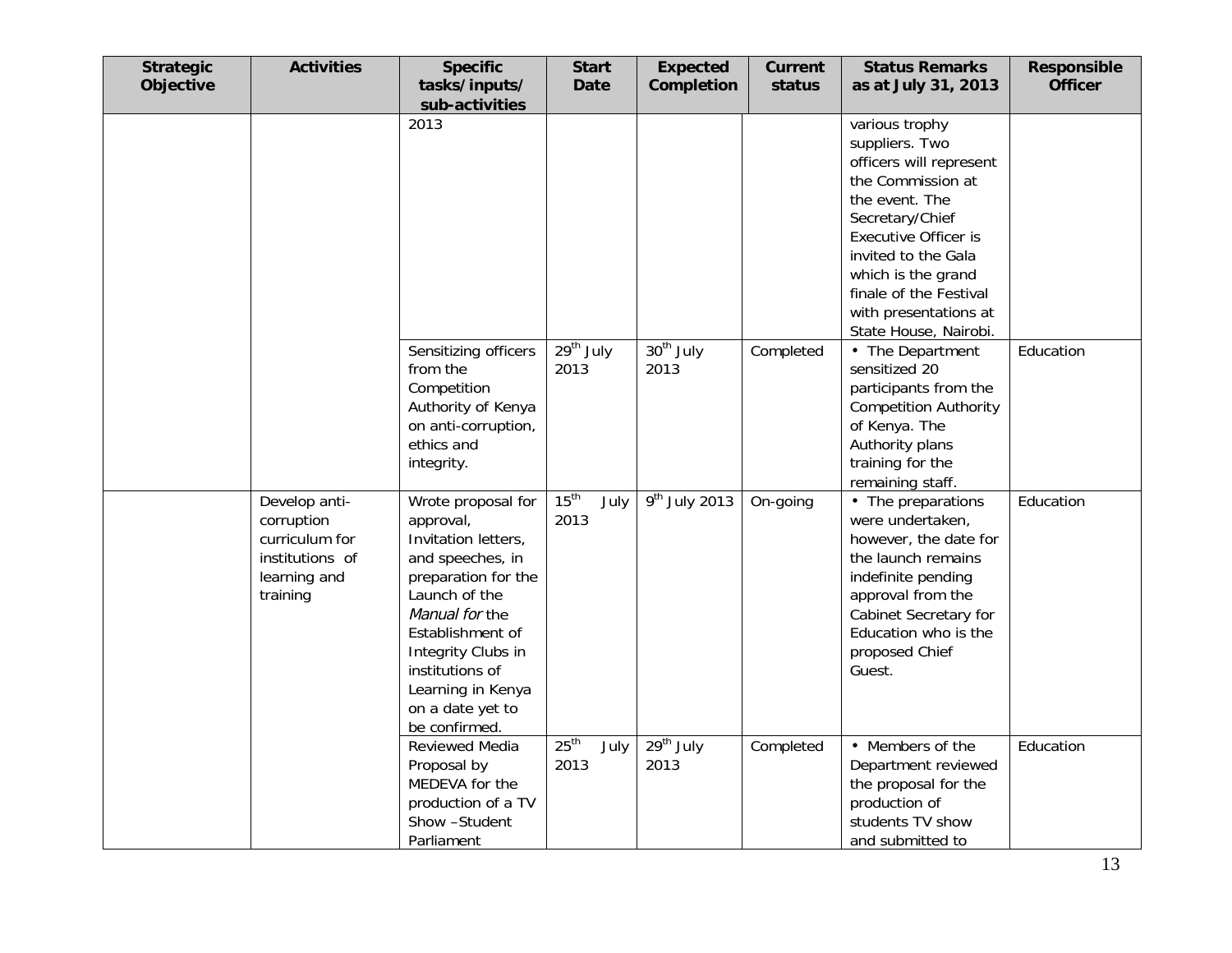| <b>Strategic</b><br>Objective | <b>Activities</b>                                                                                         | <b>Specific</b><br>tasks/inputs/<br>sub-activities                                            | <b>Start</b><br><b>Date</b> | <b>Expected</b><br>Completion | <b>Current</b><br>status | <b>Status Remarks</b><br>as at July 31, 2013                                                                                                                   | Responsible<br><b>Officer</b> |
|-------------------------------|-----------------------------------------------------------------------------------------------------------|-----------------------------------------------------------------------------------------------|-----------------------------|-------------------------------|--------------------------|----------------------------------------------------------------------------------------------------------------------------------------------------------------|-------------------------------|
|                               |                                                                                                           |                                                                                               |                             |                               |                          | Management for<br>approval.                                                                                                                                    |                               |
| <b>Other Activities</b>       | Development of<br><b>EACC</b> structure<br>and job evaluation<br>exercise                                 | Developed EACC<br>organogram, job<br>evaluation and<br>other transition<br>related activities | October<br>2012             | June 2013                     | Completed                | • Members of the<br>department<br>participated in the<br>Commission's<br><b>Technical Committee</b><br>to review EACC<br>structure.                            | Education                     |
|                               | Planned visit to the<br>Commission by a<br>delegation from<br>National Integrity<br>Agency of<br>Romania. | Planning for the<br>visit to the<br>Commission.                                               | $29th$ July<br>2013         | $30th$ July<br>2013           | Completed                | • The delegation<br>toured the<br>Commission and held<br>a meeting with the<br>Executive<br>Management and<br>Coordinators of<br>Commission's<br>Directorates. | Education                     |
|                               | Participate in the<br>Annual Report<br>Preparation<br>committee                                           | Preparing the<br>Annual Report<br>2012/2013                                                   | $4th$ July<br>2013          | September<br>2013             | Ongoing                  | • First meeting<br>underway and targets<br>set                                                                                                                 | Education                     |
|                               | Prequalification of<br>suppliers of goods<br>and services                                                 | Conducted due<br>diligence                                                                    | <b>July 2013</b>            | August 2013                   | Ongoing                  | • Due diligence                                                                                                                                                | Education                     |
|                               | Departmental<br>Annual Report<br>Writing                                                                  | Wrote<br>departmental<br>Annual Report                                                        | June                        | 3rd July,<br>2013             | Completed                | • Members of the<br>department wrote the<br>Department Annual<br>Report and submitted<br>for consolidation                                                     | Education                     |
|                               | Write Report on<br>concluded<br>Outreach<br>Programme                                                     | Wrote a detailed<br>report on the<br>Outreach<br>programme.                                   | July                        | $30th$ August                 | Ongoing                  | • Finalize Report on<br>Regional Outreach<br>programme held in<br>Marsabit, Makueni<br>and Isiolo                                                              | Education                     |
|                               |                                                                                                           | Develop the<br>Commissions<br>Strategic Plan                                                  | $22nd$ July<br>2013         | $\overline{a}$                | On-going                 | • The Department<br>participated in the<br>Commission-wide<br>development of 2014-                                                                             | Education                     |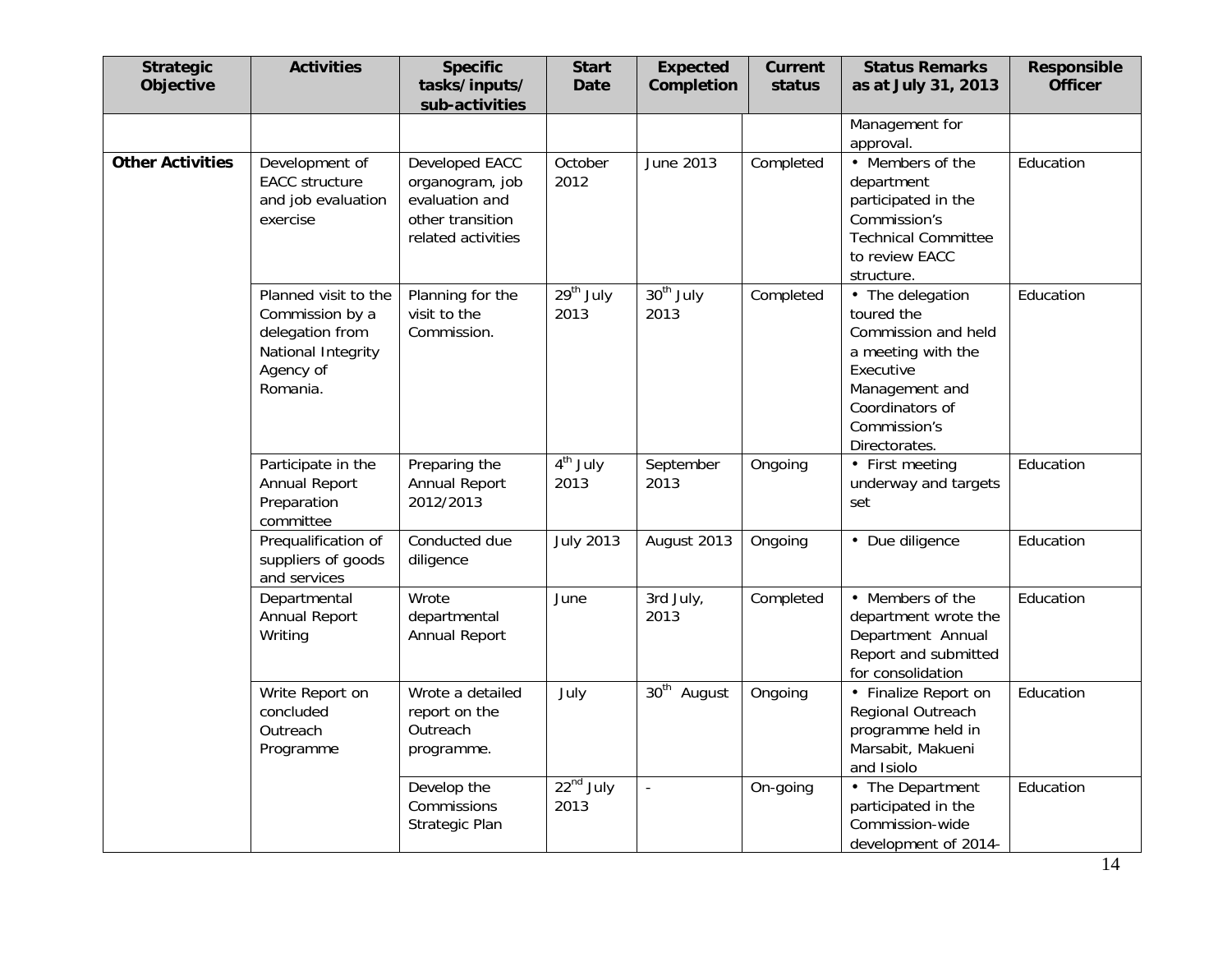| <b>Strategic</b><br>Objective                                                         | <b>Activities</b>                                    | <b>Specific</b><br>tasks/inputs/<br>sub-activities                             | <b>Start</b><br><b>Date</b>       | <b>Expected</b><br>Completion         | <b>Current</b><br>status | <b>Status Remarks</b><br>as at July 31, 2013                                                                                                   | <b>Responsible</b><br><b>Officer</b> |
|---------------------------------------------------------------------------------------|------------------------------------------------------|--------------------------------------------------------------------------------|-----------------------------------|---------------------------------------|--------------------------|------------------------------------------------------------------------------------------------------------------------------------------------|--------------------------------------|
|                                                                                       |                                                      |                                                                                |                                   |                                       |                          | 2017 Strategic Plan.<br>The activity was held<br>at Kenya Integrity<br>Forum.                                                                  |                                      |
|                                                                                       | Stock taking<br>exercise                             | <b>Undertaking Stock</b><br>Taking at the<br>Commission.                       | $25^{th}$ July,<br>2013           | 5 <sup>th</sup><br>September,<br>2013 | Ongoing                  | • Member of the<br>department are<br>involved in<br>Commission wide<br><b>Stock Taking exercise</b><br>of Commission Assets<br>and Consumables | Education                            |
|                                                                                       | Participation at<br>the Nakuru ASK<br>Show           | Participate at the<br>Nakuru ASK show.                                         | $\overline{1^{st}}$ July,<br>2013 | $\overline{7^{th}}$ July,<br>2013     | Completed                | • A member<br>participated at the<br>Nakuru ASK show,<br>2013                                                                                  | Education                            |
|                                                                                       | DEPARTMENT OF RESEARCH AND POLICY                    |                                                                                |                                   |                                       |                          |                                                                                                                                                |                                      |
| 1. Promote<br>targeted and<br>integrated<br>research on<br>corruption &<br>governance | Undertake broad<br>based Governance<br>Survey        | Undertook the<br>2012 National<br>Survey on<br>Corruption and<br><b>Ethics</b> | August<br>2012                    | June 2013                             | On-going                 | • Report has been<br>published and 2000<br>copies delivered<br>• Dissemination of<br>the report to follow.                                     | Research                             |
|                                                                                       |                                                      | Undertook a<br>baseline survey on<br>corruption and<br>ethics indicators       | Oct 2011                          | June 2013                             | Ongoing                  | • Report has been<br>published and 2000<br>copies delivered<br>· Dissemination of the<br>report to follow                                      | Research                             |
|                                                                                       | Carry out thematic<br>and sectoral<br>research study | Undertook<br>thematic research<br>focusing on the<br>Land Sector               | Dec 2010                          | August 2013                           | Completed                | · Dissemination of the<br>Report to follow                                                                                                     | Research                             |
|                                                                                       |                                                      | Undertook a study<br>of corruption in<br>the Judicial sector                   | May 2012                          | August 2013                           | Ongoing                  | • 2 <sup>nd</sup> dummy Report is<br>being reviewed                                                                                            | Research                             |